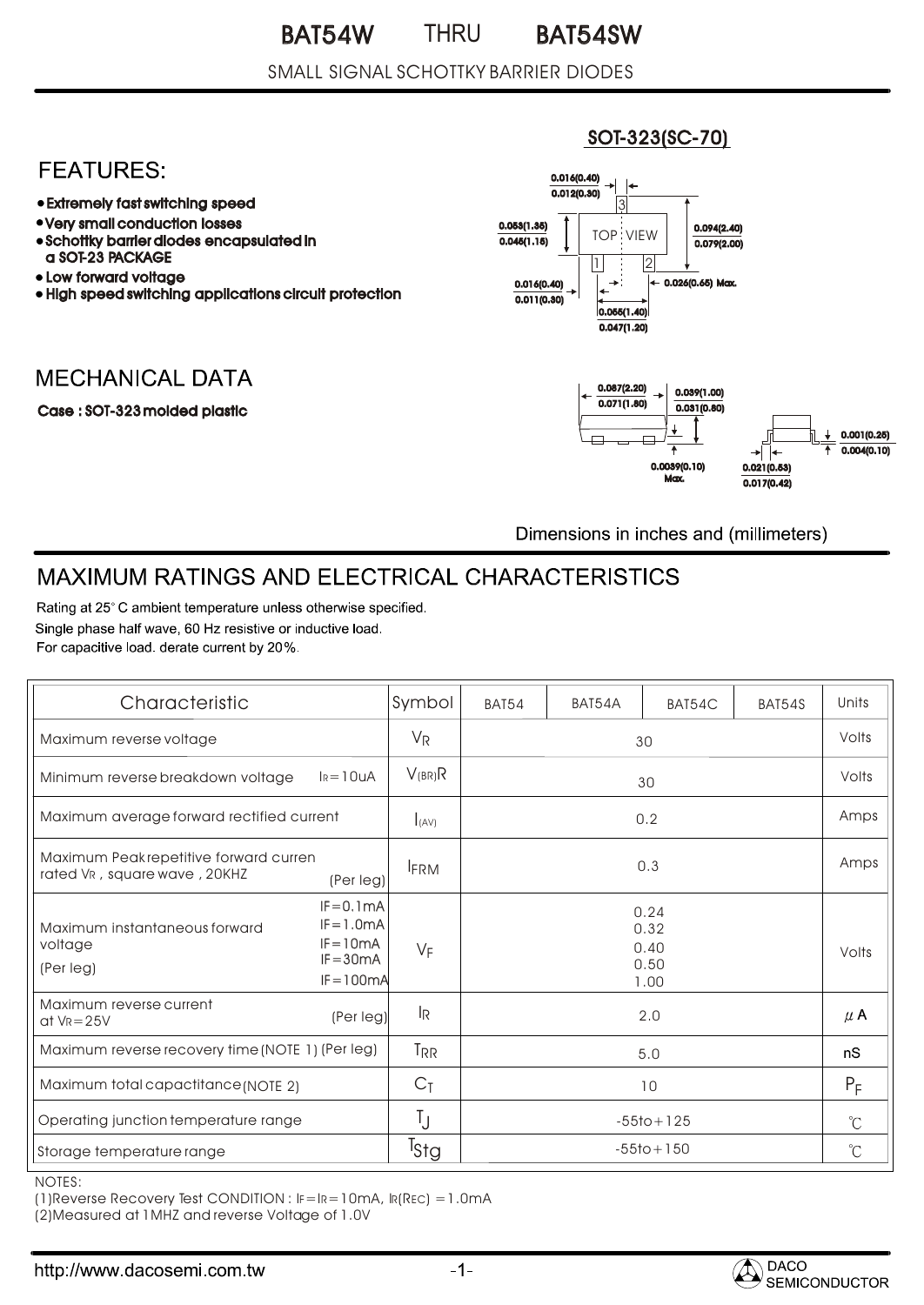### RATINGS AND CHARACTERISTIC CURVES BAT54W THRU BAT54SW

| <b>Item</b> | Marking            | Eqivalent Circuit diagram     |  |  |
|-------------|--------------------|-------------------------------|--|--|
| BAT54W      | <b>B4, KL5</b>     | 30                            |  |  |
| BAT54AW     | <b>B6, B7, KL6</b> | $3^\circ$<br><del>-</del> 0 2 |  |  |
| BAT54CW     | $L3$ , KL7         | $3^\circ$<br>-0 2             |  |  |
| BAT54SW     | <b>B8, KL8</b>     | $3^{\circ}$<br>-0 2           |  |  |



Device Marking